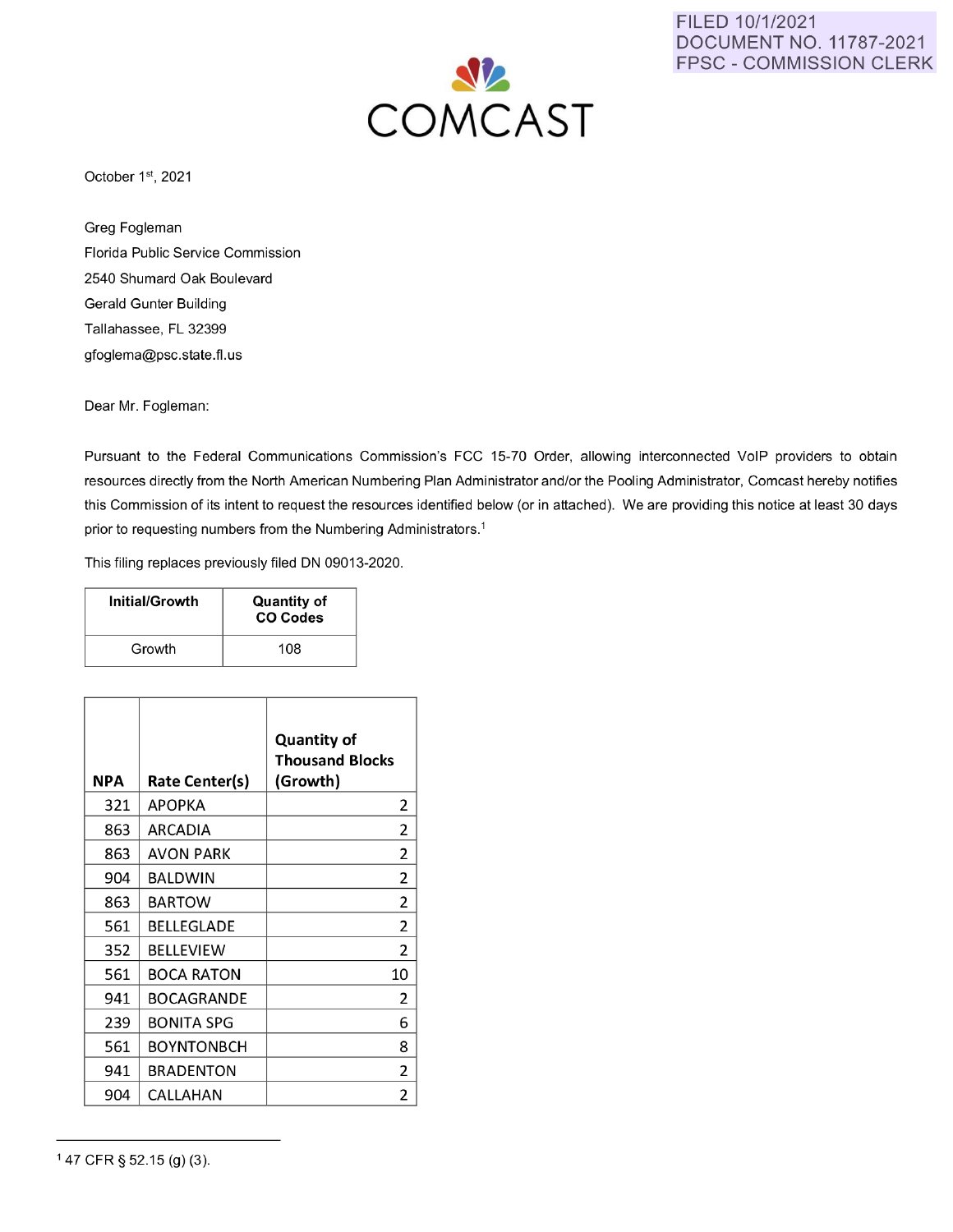| 239 | <b>CAPE CORAL</b> | 8              |
|-----|-------------------|----------------|
| 941 | <b>CAPE HAZE</b>  | 2              |
| 321 | CELEBRATN         | 2              |
| 352 | <b>CLERMONT</b>   | 2              |
| 863 | <b>CLEWISTON</b>  | 2              |
| 754 | <b>CORAL SPG</b>  | 2              |
| 850 | COTTONDALE        | 2              |
| 850 | CRAWFORDVL        | 2              |
| 386 | CRESCENTCY        | 2              |
| 386 | <b>DEBARY</b>     | $\overline{2}$ |
| 954 | DEERFLDBCH        | 6              |
| 561 | DELRAY BCH        | 8              |
| 407 | <b>EASTORANGE</b> | 2              |
| 941 | <b>ENGLEWOOD</b>  | 2              |
| 352 | <b>EUSTIS</b>     | 2              |
| 239 | <b>EVERGLADES</b> | 2              |
| 904 | <b>FERNADNBCH</b> | 2              |
| 863 | <b>FORT MEADE</b> | 2              |
| 239 | <b>FORT MYERS</b> | 10             |
| 772 | <b>FORTPIERCE</b> | 6              |
| 863 | <b>FROSTPROOF</b> | 2              |
| 954 | <b>FTLAUDERDL</b> | 10             |
| 239 | FTMYERSBCH        | 2              |
| 904 | <b>GREENCVSPG</b> | 2              |
| 850 | <b>GREENWOOD</b>  | 2              |
| 352 | GROVELAND         | 2              |
| 863 | <b>HAINESCITY</b> | 2              |
| 850 | HAVANA            | 2              |
| 904 | HILLIARD          | 2              |
| 772 | <b>HOBE SOUND</b> | 2              |
| 954 | <b>HOLLYWOOD</b>  | 10             |
| 305 | HOMESTEAD         | 6              |
| 352 | <b>HOWEYINHLS</b> | 2              |
| 239 | IMMOKALEE         | 2              |
| 772 | <b>INDIANTOWN</b> | 2              |
| 386 | INTERLACHN        | 2              |
| 904 | <b>JACKSOLBCH</b> | 2              |
| 904 | JACKSONVL         | 10             |
| 772 | JENSEN BCH        | 2              |
| 561 | <b>JUPITER</b>    | 6              |
| 305 | <b>KEYS</b>       | 6              |
| 352 | <b>KEYSTN HTS</b> | 2              |
| 407 | <b>KISSIMMEE</b>  | 2              |
| 863 | LABELLE           | 2              |
| 352 | LADY LAKE         | 6              |
| 386 | <b>LAKE CITY</b>  | 2              |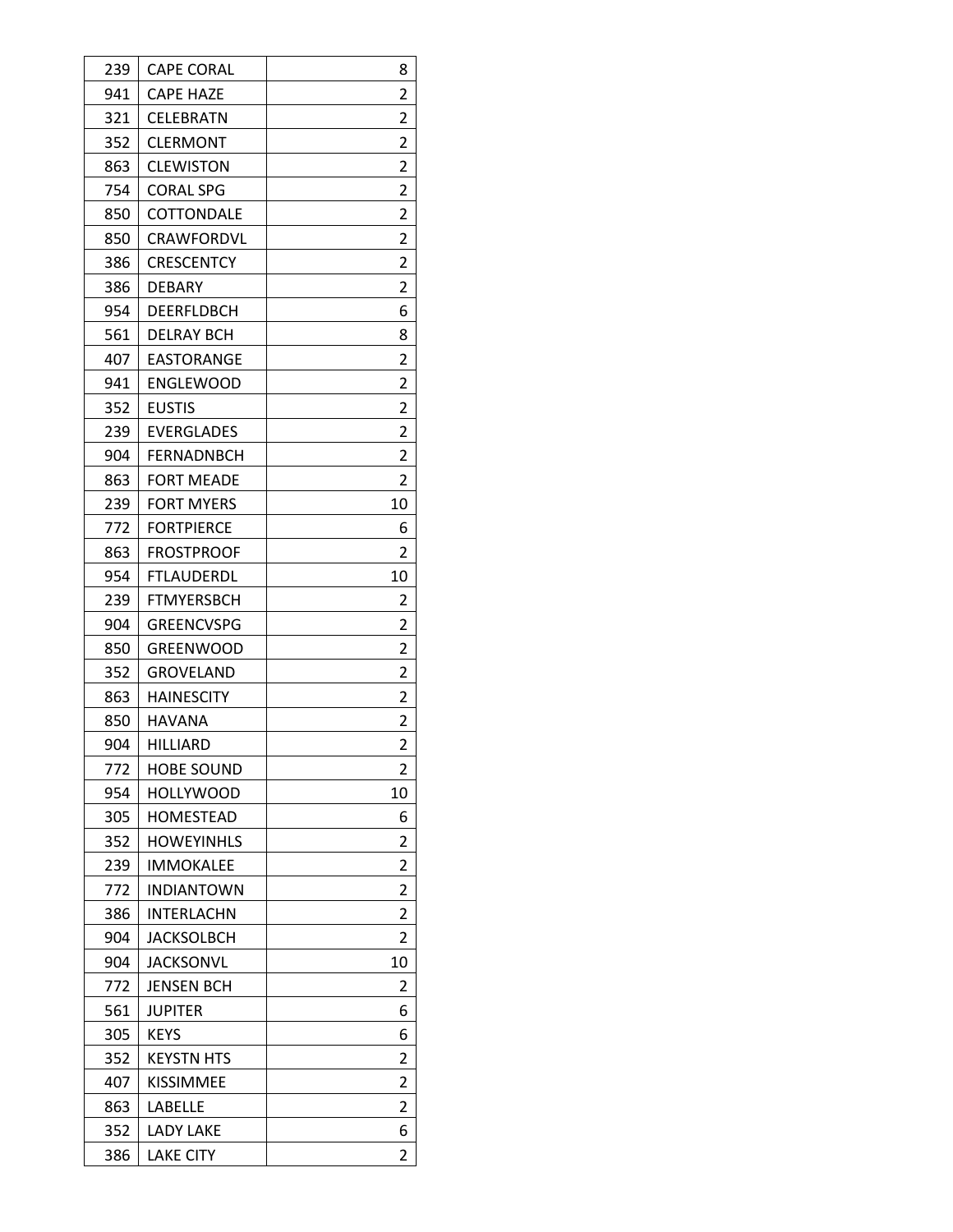| 863 | <b>LAKE WALES</b> | 2              |
|-----|-------------------|----------------|
| 863 | LAKEPLACID        | 2              |
| 352 | LEESBURG          | 2              |
| 239 | <b>LEHIGHACRS</b> | 2              |
| 386 | <b>LIVE OAK</b>   | 2              |
| 850 | LYNN HAVEN        | 2              |
| 904 | MACCLENNY         | 2              |
| 850 | <b>MADISON</b>    | 2              |
| 239 | MARCO IS          | 2              |
| 850 | MARIANNA          | $\overline{2}$ |
| 904 | <b>MAXVILLE</b>   | 2              |
| 305 | <b>MIAMI</b>      | 10             |
| 904 | <b>MIDDLEBURG</b> | 2              |
| 407 | <b>MONTVERDE</b>  | 2              |
| 352 | <b>MOUNT DORA</b> | 2              |
| 239 | <b>NAPLES</b>     | 8              |
| 239 | <b>NO NAPLES</b>  | 6              |
| 786 | <b>NORTH DADE</b> | 10             |
| 941 | <b>NORTH PORT</b> | 2              |
| 352 | <b>OCALA</b>      | 2              |
| 352 | OCKLAWAHA         | 2              |
| 863 | <b>OKEECHOBEE</b> | 2              |
| 386 | ORANGECITY        | 2              |
| 904 | ORANGEPARK        | 6              |
| 321 | ORLANDO           | 2              |
| 561 | <b>PAHOKEE</b>    | 2              |
| 386 | PALATKA           | 2              |
| 850 | PANAMACITY        | 2              |
| 305 | PERRINE           | 6              |
| 850 | PERRY             | 2              |
| 850 | PNAMACYBCH        | 2              |
| 904 | PNTVDRABCH        | 2              |
| 386 | POMONAPARK        | 2              |
| 954 | POMPANOBCH        | 10             |
| 941 | PTCHARLOTT        | 2              |
| 772 | PTST LUCIE        | 8              |
| 941 | PUNTAGORDA        | 2              |
| 850 | QUINCY            | 2              |
| 407 | REEDYCREEK        | 2              |
| 904 | SANDERSON         | 2              |
| 941 | SARASOTA          | 10             |
| 772 | SEBASTIAN         | 2              |
| 863 | SEBRING           | 2              |
| 352 | <b>SLRSPGSHRS</b> | 2              |
| 239 | <b>SNCPVISNDS</b> | 2              |
| 850 | <b>SNEADS</b>     | 2              |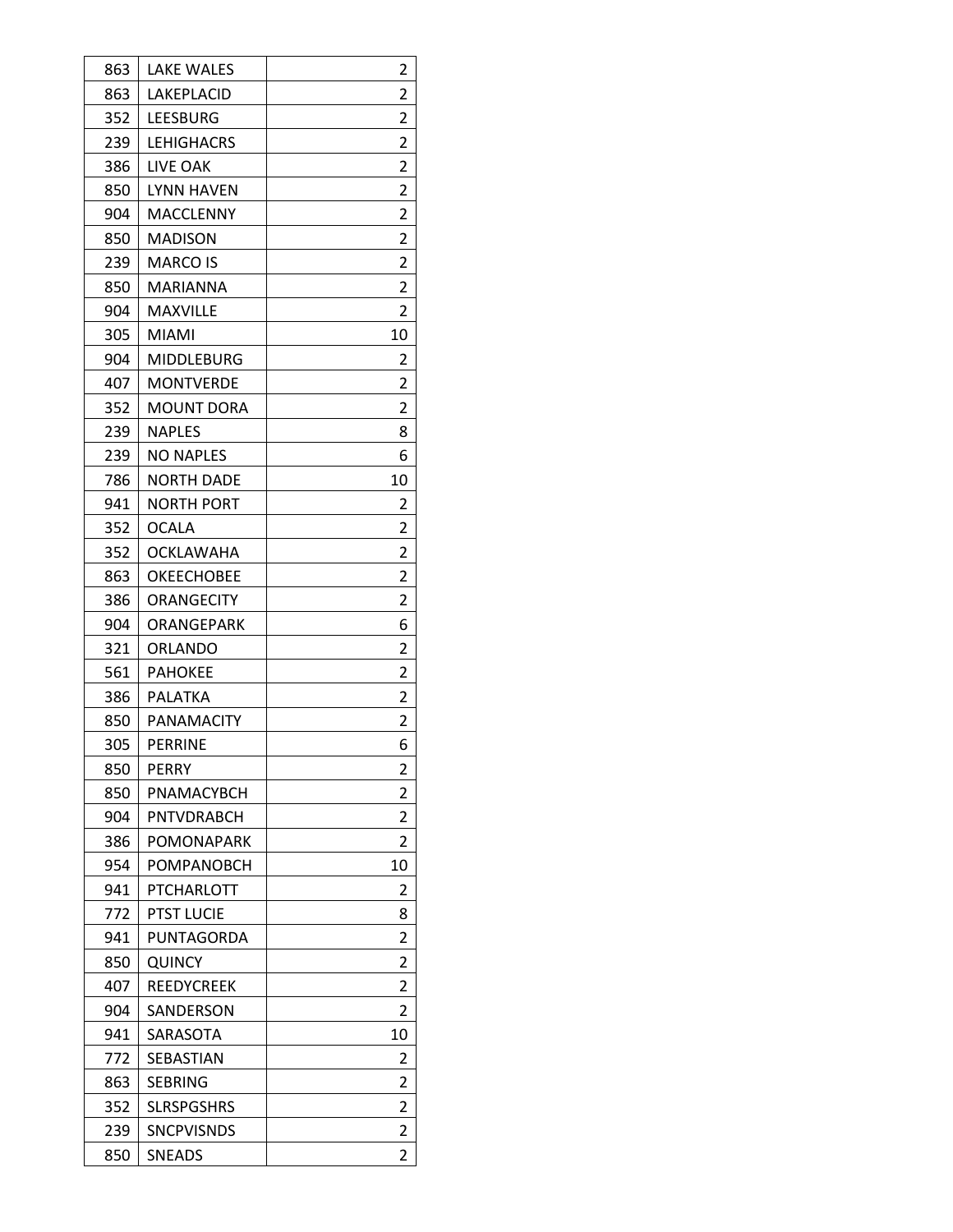| 321 | ST CLOUD          | 2              |
|-----|-------------------|----------------|
| 904 | <b>ST JOHNS</b>   | 8              |
| 850 | <b>ST MARKS</b>   | 6              |
| 904 | <b>STARKE</b>     | 2              |
| 772 | <b>STUART</b>     | 6              |
| 850 | <b>TALLAHASSE</b> | 10             |
| 352 | <b>TAVARES</b>    | 2              |
| 352 | <b>UMATILLA</b>   | 2              |
| 941 | <b>VENICE</b>     | 6              |
| 772 | <b>VERO BEACH</b> | 6              |
| 863 | WAUCHULA          | 2              |
| 352 | <b>WEIRSDALE</b>  | $\overline{2}$ |
| 386 | WELAKA            | 2              |
| 352 | <b>WILDWOOD</b>   | 2              |
| 407 | <b>WINDERMERE</b> | 2              |
| 689 | <b>WINTERGRDN</b> | 2              |
| 321 | <b>WINTERPARK</b> | 2              |
| 321 | <b>WKISSIMMEE</b> | $\overline{2}$ |
| 561 | <b>WPALMBEACH</b> | 10             |
| 850 | YONGSTFNTN        | 2              |
| 904 | YULEE             | 2              |
| 863 | <b>ZOLFO SPG</b>  | 2              |

In addition, below is our regulatory and numbering contact information as required<sup>2</sup>:

### *Regulatory Representative*

**Name:** Beth O'Donnell **Address:** 1701 John F Kennedy Blvd, Philadelphia, PA 19103 **E-mail:** Beth\_ODonnell@Comcast.com **Phone:** 215-286-5187

**Name:** David Torch **Address:** 5800 S. Quebec St, Greenwood Village CO 80111 **E-mail:** david\_torch@comcast.com **Phone:** 303-372-1379

Further, we understand that we must provide any changes to the contact information within thirty (30) days.

s/David Torch

47 CFR § 52.15 (g) (3) (iv).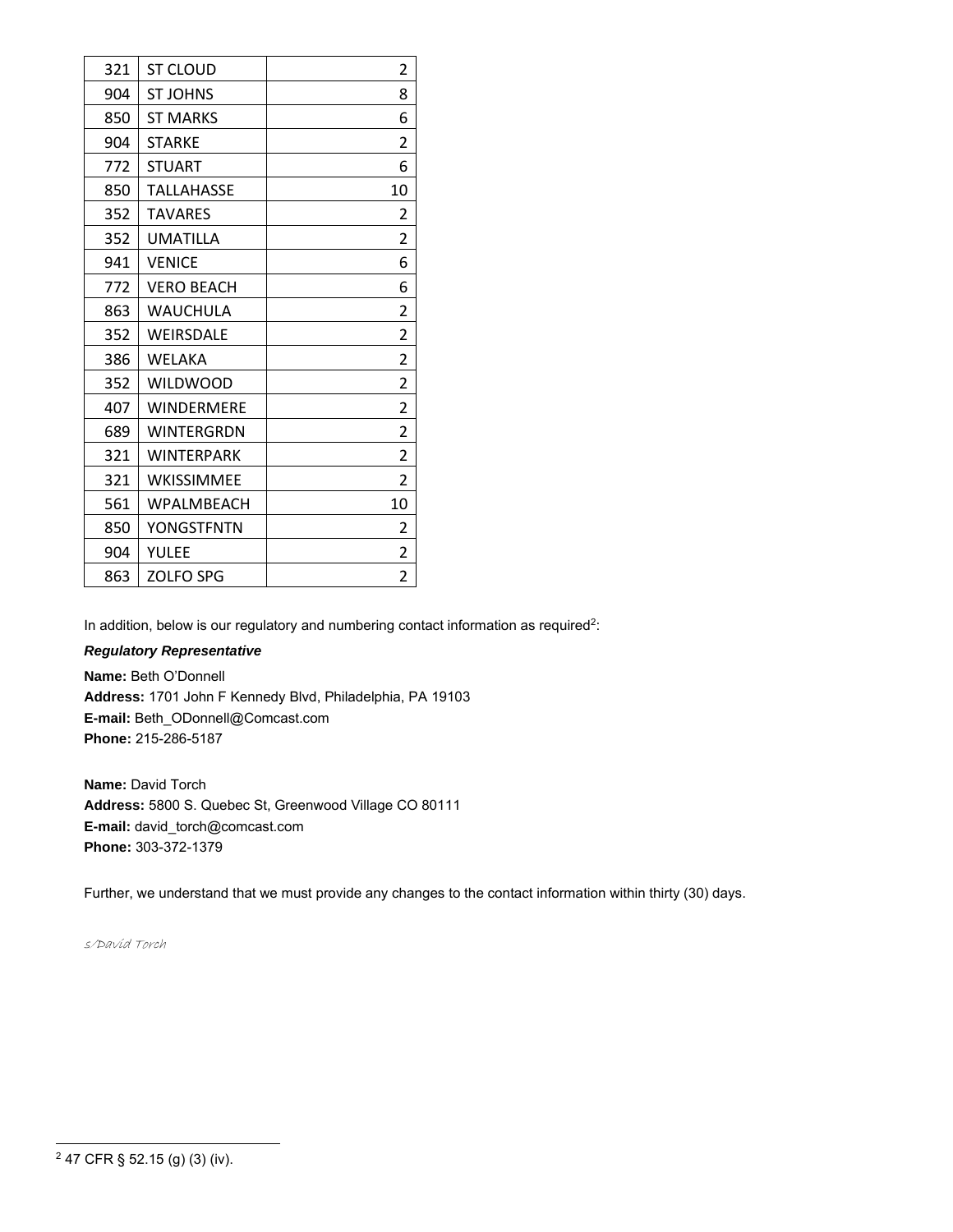## **Thousands-Block Pooling Administration Guidelines (TBPAG)**

### **Appendix 7**

**Revised: January 4, 2016**

# **Template for 30-day State Notification for Interconnected VoIP Providers**

Comcast Cable Corporation 1701 John F Kennedy Blvd Philadelphia, PA 19103

October 1st, 2021

Florida Public Service Commission 2540 Shumard Oak Blvd. Tallahassee, FL 32399-0850

Dear Florida Public Service Commission:

Pursuant to the Federal Communications Commission's FCC 15-70 Order, allowing interconnected VoIP providers to obtain resources directly from the North American Numbering Plan Administrator and/or the Pooling Administrator, Comcast hereby notifies this Commission of its intent to request the resources identified below (or in attached). We are providing this notice at least 30 days prior to requesting numbers from the Numbering Administrators.<sup>3</sup>

| <b>Initial/Growth</b> | <b>Quantity of</b><br><b>CO Codes</b> |
|-----------------------|---------------------------------------|
| Growth                | 108                                   |

| <b>NPA</b> | Rate Center(s)    | <b>Quantity of</b><br><b>Thousand Blocks</b><br>(Growth) |
|------------|-------------------|----------------------------------------------------------|
| 321        | <b>APOPKA</b>     | 2                                                        |
| 863        | ARCADIA           | 2                                                        |
| 863        | <b>AVON PARK</b>  | $\overline{2}$                                           |
| 904        | <b>BALDWIN</b>    | 2                                                        |
| 863        | <b>BARTOW</b>     | $\overline{2}$                                           |
| 561        | <b>BELLEGLADE</b> | $\overline{2}$                                           |
| 352        | <b>BELLEVIEW</b>  | 2                                                        |

<sup>3</sup> 47 CFR § 52.15 (g) (3).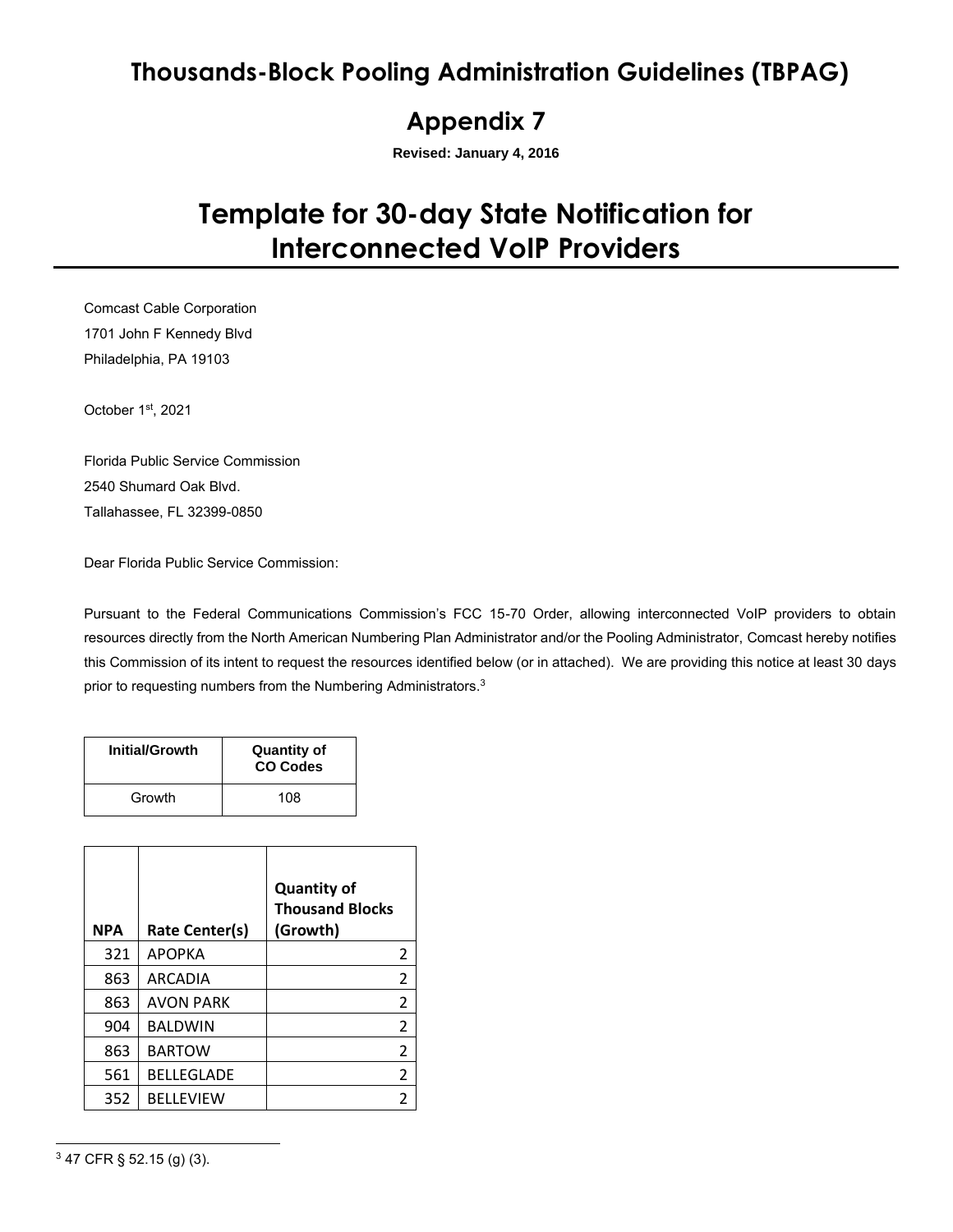| 561 | BOCA RATON        | 10             |
|-----|-------------------|----------------|
| 941 | <b>BOCAGRANDE</b> | 2              |
| 239 | <b>BONITA SPG</b> | 6              |
| 561 | <b>BOYNTONBCH</b> | 8              |
| 941 | <b>BRADENTON</b>  | 2              |
| 904 | CALLAHAN          | 2              |
| 239 | <b>CAPE CORAL</b> | 8              |
| 941 | <b>CAPE HAZE</b>  | 2              |
| 321 | CELEBRATN         | 2              |
| 352 | <b>CLERMONT</b>   | $\overline{2}$ |
| 863 | <b>CLEWISTON</b>  | 2              |
| 754 | <b>CORAL SPG</b>  | 2              |
| 850 | COTTONDALE        | 2              |
| 850 | CRAWFORDVL        | 2              |
| 386 | <b>CRESCENTCY</b> | 2              |
| 386 | <b>DEBARY</b>     | 2              |
| 954 | DEERFLDBCH        | 6              |
| 561 | DELRAY BCH        | 8              |
| 407 | EASTORANGE        | $\overline{2}$ |
| 941 | <b>ENGLEWOOD</b>  | 2              |
| 352 | <b>EUSTIS</b>     | 2              |
| 239 | EVERGLADES        | 2              |
| 904 | FERNADNBCH        | 2              |
| 863 | <b>FORT MEADE</b> | 2              |
| 239 | <b>FORT MYERS</b> | 10             |
| 772 | <b>FORTPIERCE</b> | 6              |
| 863 | <b>FROSTPROOF</b> | 2              |
| 954 | FTLAUDERDL        | 10             |
| 239 | <b>FTMYERSBCH</b> | 2              |
| 904 | GREENCVSPG        | 2              |
| 850 | GREENWOOD         | 2              |
| 352 | GROVELAND         | 2              |
| 863 | <b>HAINESCITY</b> | 2              |
| 850 | <b>HAVANA</b>     | 2              |
| 904 | <b>HILLIARD</b>   | 2              |
| 772 | <b>HOBE SOUND</b> | $\overline{2}$ |
| 954 | <b>HOLLYWOOD</b>  | 10             |
| 305 | HOMESTEAD         | 6              |
| 352 | <b>HOWEYINHLS</b> | 2              |
| 239 | IMMOKALEE         | 2              |
| 772 | <b>INDIANTOWN</b> | 2              |
| 386 | INTERLACHN        | 2              |
| 904 | JACKSOLBCH        | 2              |
| 904 | JACKSONVL         | 10             |
| 772 | JENSEN BCH        | 2              |
| 561 | JUPITER           | 6              |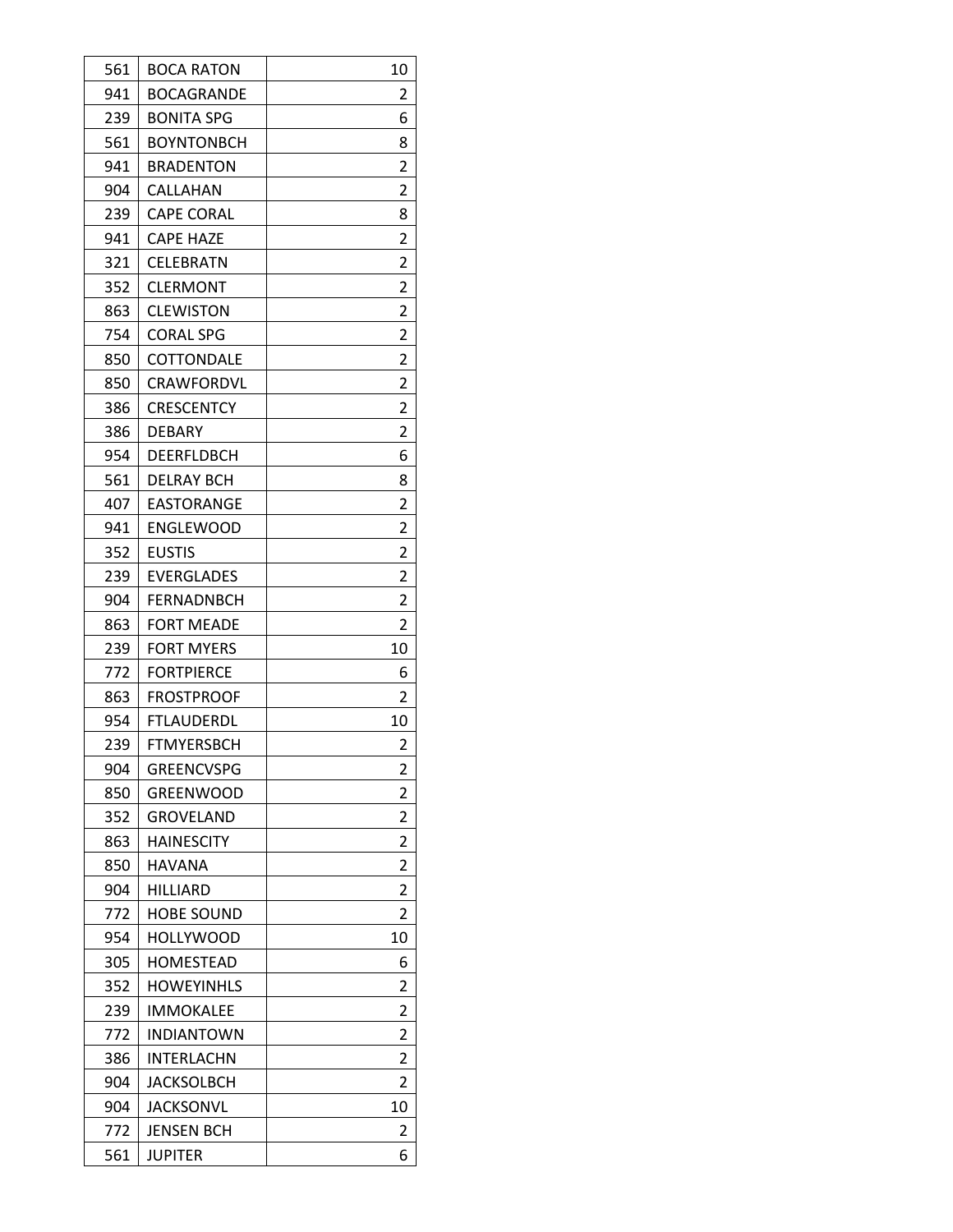| 305 | <b>KEYS</b>       | 6                       |
|-----|-------------------|-------------------------|
| 352 | <b>KEYSTN HTS</b> | 2                       |
| 407 | KISSIMMEE         | $\overline{\mathbf{c}}$ |
| 863 | LABELLE           | 2                       |
| 352 | LADY LAKE         | 6                       |
| 386 | <b>LAKE CITY</b>  | 2                       |
| 863 | <b>LAKE WALES</b> | 2                       |
| 863 | LAKEPLACID        | 2                       |
| 352 | LEESBURG          | 2                       |
| 239 | LEHIGHACRS        | $\overline{2}$          |
| 386 | LIVE OAK          | 2                       |
| 850 | <b>LYNN HAVEN</b> | 2                       |
| 904 | MACCLENNY         | 2                       |
| 850 | <b>MADISON</b>    | 2                       |
| 239 | <b>MARCO IS</b>   | 2                       |
| 850 | MARIANNA          | 2                       |
| 904 | <b>MAXVILLE</b>   | 2                       |
| 305 | MIAMI             | 10                      |
| 904 | MIDDLEBURG        | 2                       |
| 407 | <b>MONTVERDE</b>  | 2                       |
| 352 | <b>MOUNT DORA</b> | 2                       |
| 239 | <b>NAPLES</b>     | 8                       |
| 239 | <b>NO NAPLES</b>  | 6                       |
| 786 | NORTH DADE        | 10                      |
| 941 | <b>NORTH PORT</b> | 2                       |
| 352 | <b>OCALA</b>      | 2                       |
| 352 | <b>OCKLAWAHA</b>  | $\overline{2}$          |
| 863 | OKEECHOBEE        | 2                       |
| 386 | <b>ORANGECITY</b> | $\overline{2}$          |
| 904 | ORANGEPARK        | 6                       |
| 321 | ORLANDO           | 2                       |
| 561 | <b>PAHOKEE</b>    | 2                       |
| 386 | PALATKA           | 2                       |
| 850 | <b>PANAMACITY</b> | 2                       |
| 305 | <b>PERRINE</b>    | 6                       |
| 850 | PERRY             | 2                       |
| 850 | PNAMACYBCH        | 2                       |
| 904 | PNTVDRABCH        | 2                       |
| 386 | POMONAPARK        | 2                       |
| 954 | POMPANOBCH        | 10                      |
| 941 | PTCHARLOTT        | 2                       |
| 772 | <b>PTST LUCIE</b> | 8                       |
| 941 | PUNTAGORDA        | 2                       |
| 850 | <b>QUINCY</b>     | 2                       |
| 407 |                   |                         |
|     | REEDYCREEK        | 2                       |